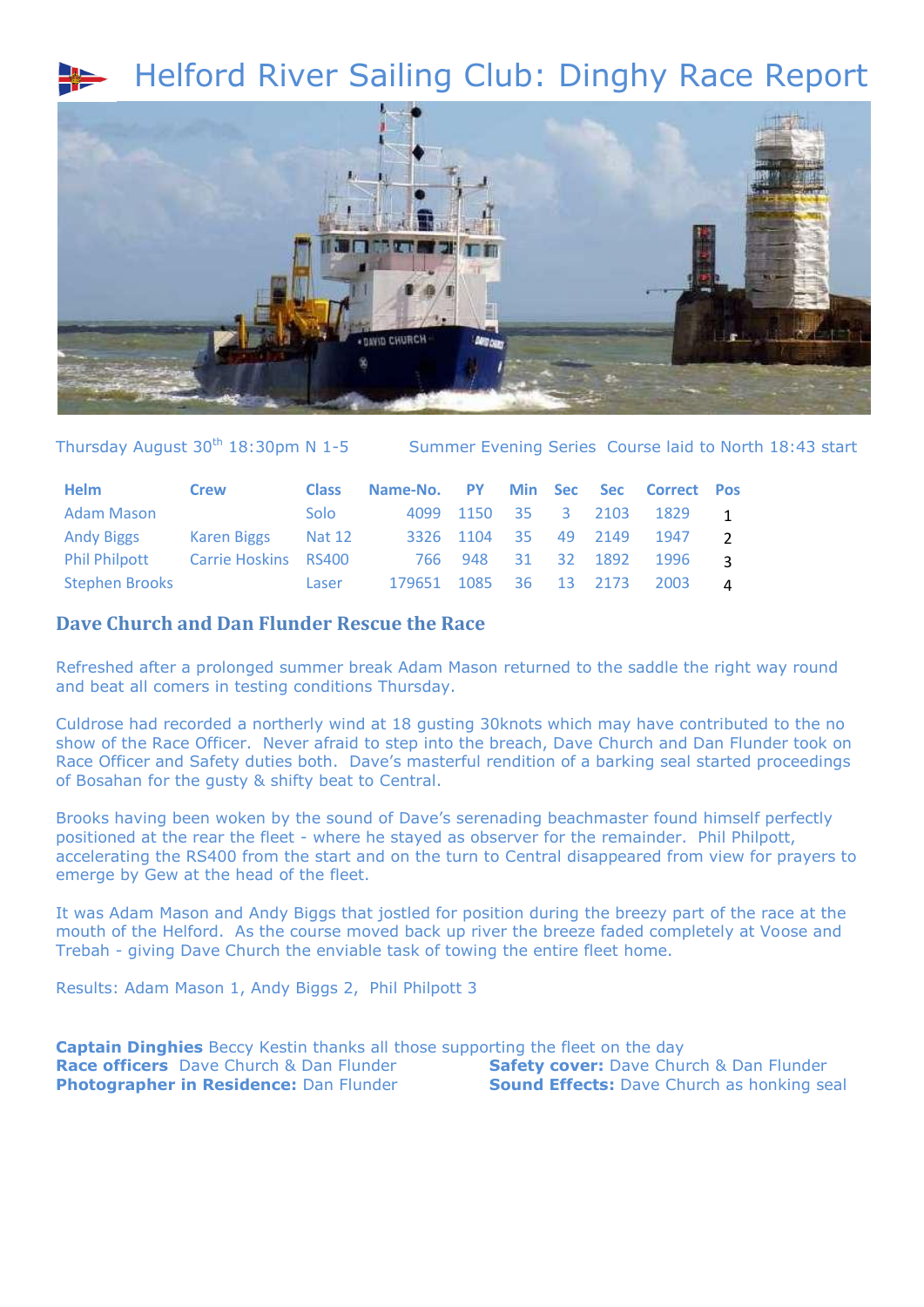



Towing from the Safety boat ensures Biggs & Brooks steal a march on the Solo's handicap.



Biggs and Brooks have strung a line stern to stern and wait for Adam as he rounds Gew